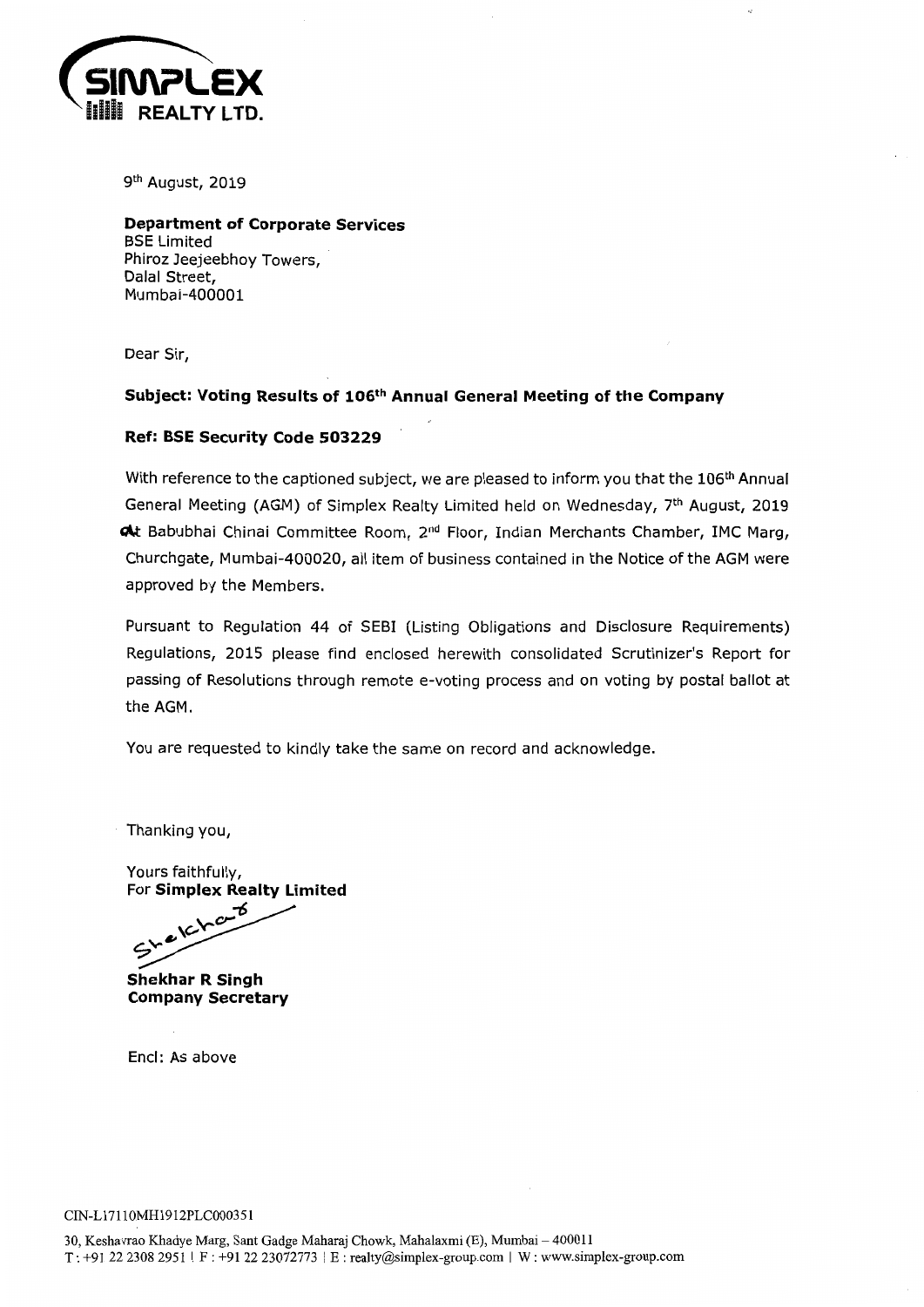

### **Resolution No.1: Adoption of Audited Financial Statements (including the Consolidated Financial Statements), the Reports of the Directors and Auditors**

| Category                      | Mode of<br>Voting | No. of<br><b>Ishares</b><br>held<br>$\left( 1\right)$ | No. of<br>valid votes Polled on<br>polled<br>(2) | l% of Votes No. of<br>outstandi<br>ng shares<br>$(3)=[(2)/(1)$<br>$)]*100$ | $Votes - in$<br>lfavour<br>(4) | No. of<br>$Votes -$<br>against<br>(5) | % of Votes % of Votes <br>in favour<br>on votes<br>polled<br>$(6)=[(4)/(2](7)=[(5)/(2)$<br>)]*100 | against on<br><b>votes</b><br>polled<br> )]*100 |
|-------------------------------|-------------------|-------------------------------------------------------|--------------------------------------------------|----------------------------------------------------------------------------|--------------------------------|---------------------------------------|---------------------------------------------------------------------------------------------------|-------------------------------------------------|
|                               |                   |                                                       |                                                  |                                                                            |                                |                                       |                                                                                                   |                                                 |
| Promoter and                  | E-Voting          | 1514936                                               | 1514936                                          | 100                                                                        | 1514936                        | $\Omega$                              | 100                                                                                               |                                                 |
| Promoter Group                | Poll              | 0                                                     |                                                  | O                                                                          | 0                              | 0                                     | 0                                                                                                 |                                                 |
|                               | Total(A)          | 1514936                                               | 1514936                                          | 100                                                                        | 1514936                        | 0                                     | 100                                                                                               |                                                 |
|                               | E-Voting          | 728095                                                | 637142                                           | 87.51                                                                      | 637142                         | 0                                     | 100                                                                                               |                                                 |
| <b>Public Institutions</b>    | Poli              |                                                       |                                                  |                                                                            |                                | 0                                     | 0                                                                                                 |                                                 |
|                               | Total(B)          | 728095                                                | 637142                                           | 87.51                                                                      | 637142                         | 0                                     | 100                                                                                               |                                                 |
|                               | E-Voting          | 1042                                                  | 1042                                             | 100                                                                        | 1035                           |                                       | 99.33                                                                                             | 0.67                                            |
| Public Non-instituions   Poll |                   | 66                                                    | 53                                               | 80.30                                                                      | 53                             | O                                     | 100                                                                                               |                                                 |
|                               | Total - C         | 1108                                                  | 1095                                             | 98.83                                                                      | 1088                           |                                       | 99.36                                                                                             | 0.64                                            |
| Total(A+B+C)                  |                   | 2244139                                               | 2153173                                          | 95.95                                                                      | 2153166                        |                                       | 100.00                                                                                            | 0.00                                            |

#### **Resolution No.2: Re-appointment of Smt. Sandhya R Kini as a Director, who reties by rotation**

| Category                    | Mode of   | No. of            | No. of                | % of Votes No. of    |              | No. of  |                           | l% of Votes∣% of Votes∣ |
|-----------------------------|-----------|-------------------|-----------------------|----------------------|--------------|---------|---------------------------|-------------------------|
|                             | Voting    | shares            | valid votes Polled on |                      | $Votes - in$ | Votes-  | in favour                 | against on              |
|                             |           | held              | polled                | outstandi            | lfavour      | against | ion votes                 | votes                   |
|                             |           | $\left( 1\right)$ | (2)                   | ng shares            | (4)          | (5)     | polled                    | polled                  |
|                             |           |                   |                       | $(3)=[(2)/(1)]$      |              |         | $ (6)=(4)/(2)(7)=(5)/(2)$ |                         |
|                             |           |                   |                       | $)$ <sup>*</sup> 100 |              |         | )]*100                    | )]*100                  |
|                             |           |                   |                       |                      |              |         |                           |                         |
|                             |           |                   |                       |                      |              |         |                           |                         |
|                             |           |                   |                       |                      |              |         |                           |                         |
| Promoter and                | E-Voting  | 1514936           | 1514936               | 100                  | 1514936      | 0       | 100                       |                         |
| Promoter Group              | Poll      |                   |                       |                      | o            | 0       | 0                         |                         |
|                             | Total(A)  | 1514936           | 1514936               | 100                  | 1514936      | 0       | 100                       |                         |
|                             | E-Voting  | 728095            | 637142                | 87.51                | 637142       | 0       | 100                       |                         |
| <b>Public Institutions</b>  | Poli      | Ω                 |                       |                      |              | 0       | o                         |                         |
|                             | Total(B)  | 728095            | 637142                | 100                  | 637142       | 0       | 100                       |                         |
|                             | E-Voting  | 1042              | 942                   | 90.40                | 935          |         | 99.26                     | 0.74                    |
| Public Non-instituions Poll |           | 66                | 62                    | 93.94                | 62           | 0       | 100                       |                         |
|                             | Total - C | 1108              | 1004                  | 90.61                | 997          |         | 99.30                     | 0.70                    |
| Total(A+B+C)                |           | 2244139           | 2153082               | 95.94                | 2153075      |         | 100.00                    | 0.001                   |



 $\ddot{\phantom{a}}$ 

#### CIN-Ll7110MH1912PLC000351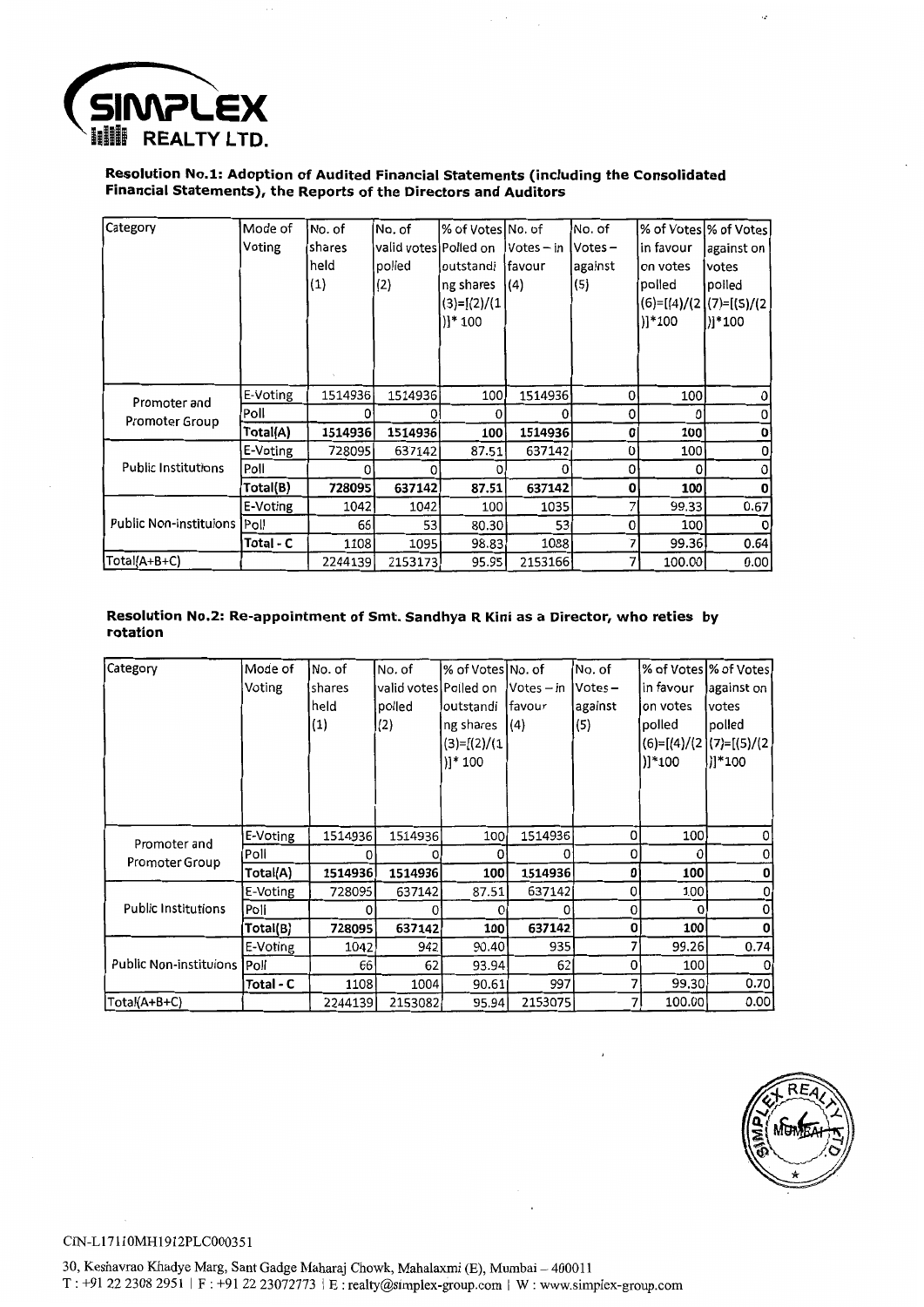

### Resolution No.3: Appointment of Smt. Renu Jain, nominee of LIC as a Director

| Category                      | Mode of   | No. of  | No. of                | ∣% of Votes∣No. of |               | No. of    |              | % of Votes \% of Votes      |
|-------------------------------|-----------|---------|-----------------------|--------------------|---------------|-----------|--------------|-----------------------------|
|                               | Voting    | shares  | valid votes Polled on |                    | $lVotes - in$ | $Votes -$ | in favour    | against on                  |
|                               |           | held    | polled                | outstandi          | lfavour       | against   | on votes     | votes                       |
|                               |           | (1)     | (2)                   | ng shares          | (4)           | (5)       | polled       | polled                      |
|                               |           |         |                       | $(3)=[(2)/(1)$     |               |           |              | $(6)=[(4)/(2)(7)=[(5)/(2)]$ |
|                               |           |         |                       | $)]*100$           |               |           | )1*100       | )]*100                      |
|                               |           |         |                       |                    |               |           |              |                             |
|                               |           |         |                       |                    |               |           |              |                             |
|                               |           |         |                       |                    |               |           |              |                             |
| Promoter and                  | E-Voting  | 1514936 | 1514936               | 100                | 1514936       | 0         | 100          | 0                           |
| <b>Promoter Group</b>         | Poll      |         | 0                     | 0                  | O             | 0         | <sup>0</sup> | 0                           |
|                               | Total(A)  | 1514936 | 1514936               | 100                | 1514936       | 0         | 100          | 0                           |
|                               | E-Voting  | 728095  | 88601                 | 12.17              | 88601         | 0         | 100          | 0                           |
| <b>Public Institutions</b>    | Poll      |         | n                     | n                  | n             | 0         | 0            | 0                           |
|                               | Total(B)  | 728095  | 88601                 |                    | 88601         | 0         |              | o                           |
|                               | E-Voting  | 1042    | 1042                  | 100                | 1035          | 7         | 99.33        | 0.67                        |
| <b>Public Non-instituions</b> | Poll      | 66      | 62                    | 93.94              | 62            | 0         | 100          |                             |
|                               | Total - C | 1108    | 1104                  | 99.64              | 1097          | 7         | 99.37        | 0.63                        |
| Total(A+B+C)                  |           | 2244139 | 1604641               | 71.50              | 1604634       | 7         | 100.00       | 0.00                        |

#### Resolution No.4: Re-appointment of Shri. Vijay lindal as an Independent Director Special **Resolution**

| Category                      | Mode of     | No. of  | No. of                | % of Votes No. of    |              | No. of    | ∣% of Votes∣% of Votesl |                           |
|-------------------------------|-------------|---------|-----------------------|----------------------|--------------|-----------|-------------------------|---------------------------|
|                               | Voting      | shares  | valid votes Polled on |                      | $Votes - in$ | $Votes -$ | in favour               | against on                |
|                               |             | held    | polled                | outstandi            | lfavour      | against   | on votes                | votes                     |
|                               |             | (1)     | (2)                   | ng shares            | (4)          | (5)       | polled                  | polled                    |
|                               |             |         |                       | $(3)=[(2)/(1)$       |              |           |                         | $(6)=[(4)/(2)(7)=[(5)/(2$ |
|                               |             |         |                       | $)$ <sup>*</sup> 100 |              |           | )]*100                  | $)]*100$                  |
|                               |             |         |                       |                      |              |           |                         |                           |
|                               |             |         |                       |                      |              |           |                         |                           |
|                               |             |         |                       |                      |              |           |                         |                           |
| Promoter and                  | E-Voting    | 1514936 | 1514936               | 100                  | 1514936      | 0         | 100                     | 0                         |
| Promoter Group                | Poll        |         | 0                     | Ω                    | n            | 0         | 0                       | o                         |
|                               | Total(A)    | 1514936 | 1514936               | 100                  | 1514936      | 0         | 100                     | 0                         |
|                               | E-Voting    | 728095  | 637142                | 87.51                | 637142       | 0         | 100                     | n                         |
| <b>Public Institutions</b>    | Poll        |         | 0                     |                      |              | 0         |                         |                           |
|                               | Total(B)    | 728095  | 637142                | 100                  | 637142       | $\bf{0}$  | 100                     | o                         |
|                               | E-Voting    | 1042    | 1042                  | 100                  | 1035         |           | 99.33                   | 0.67                      |
| <b>Public Non-instituions</b> | <b>Poll</b> | 66      | 62                    | 93.94                | 62           | 0         | 100                     | 0                         |
|                               | Total - C   | 1108    | 1104                  | 99.64                | 1097         |           | 99.37                   | 0.63                      |
| Total(A+B+C)                  |             | 2244139 | 2153182               | 95.95                | 2153175      | 7         | 100.00                  | 0.00                      |



 $\ddot{\phantom{a}}$ 

CIN-Ll7110MH1912PLC000351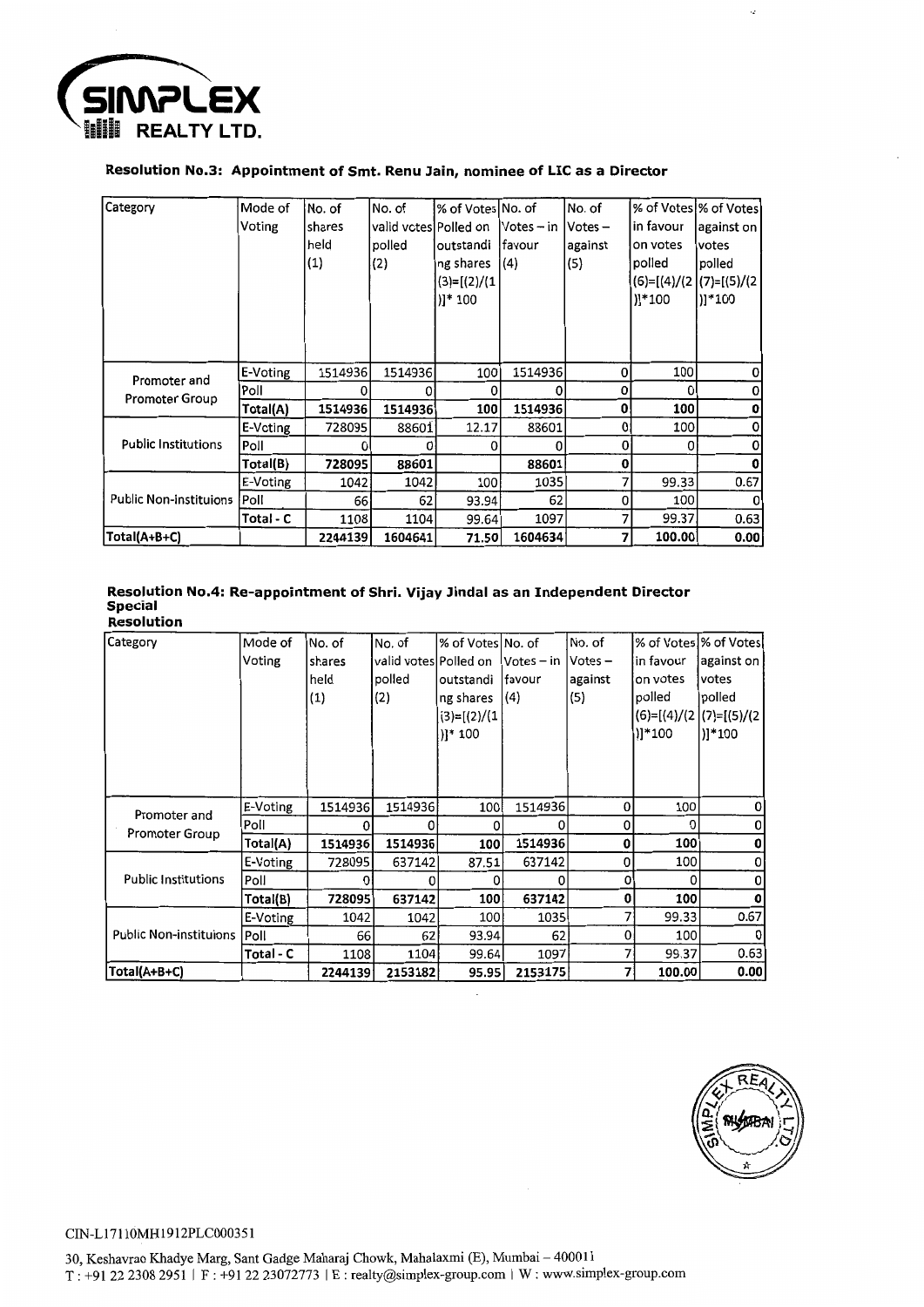

#### **Resolution No.5: Revision in the terms of remuneration of Smt. Sandhya R Kini, Wholetime Director**

| Category                              | Mode of   | lNo. of | No. of                | % of Votes No. of |            | No. of    |           | % of Votes % of Votes      |
|---------------------------------------|-----------|---------|-----------------------|-------------------|------------|-----------|-----------|----------------------------|
|                                       | Voting    | shares  | valid votes Polled on |                   | Votes – in | $Votes -$ | in favour | against on                 |
|                                       |           | held    | polled                | outstandi         | favour     | against   | on votes  | votes                      |
|                                       |           | (1)     | (2)                   | ng shares         | (4)        | (5)       | polled    | polled                     |
|                                       |           |         |                       | $(3)=[(2)/(1)$    |            |           |           | $(6)=[(4)/(2](7)=[(5)/(2)$ |
|                                       |           |         |                       | )]* 100           |            |           | )]*100    | )]*100                     |
|                                       |           |         |                       |                   |            |           |           |                            |
|                                       |           |         |                       |                   |            |           |           |                            |
|                                       |           |         |                       |                   |            |           |           |                            |
|                                       | E-Voting  | 1514936 | 1514936               | 100               | 1514936    | 0         | 100       | 0                          |
| Promoter and<br><b>Promoter Group</b> | Poll      |         | Ω                     |                   |            | 0         |           |                            |
|                                       | Total(A)  | 1514936 | 1514936               | 100               | 1514936    | 0         | 100       | 0                          |
|                                       | E-Voting  | 728095  | 637142                | 87.51             | 637142     | 0         | 100       | 0                          |
| <b>Public Institutions</b>            | Poll      |         | 0                     |                   | O          | 0         | 0         | Ω                          |
|                                       | Total(B)  | 728095  | 637142                | 100               | 637142     | 0         | 100       | 0                          |
|                                       | E-Voting  | 1042    | 942                   | 90.40             | 935        |           | 99.26     | 0.74                       |
| <b>Public Non-instituions</b>         | Poll      | 661     | 62                    | 93.94             | 62         | 0         | 100       |                            |
|                                       | Total - C | 1108    | 1004                  | 90.61             | 997        |           | 99.30     | 0.70                       |
| $Total(A+B+C)$                        |           | 2244139 | 2153082               | 95.94             | 2153075    |           | 100.00    | 0.00                       |



 $\bar{\mathcal{L}}$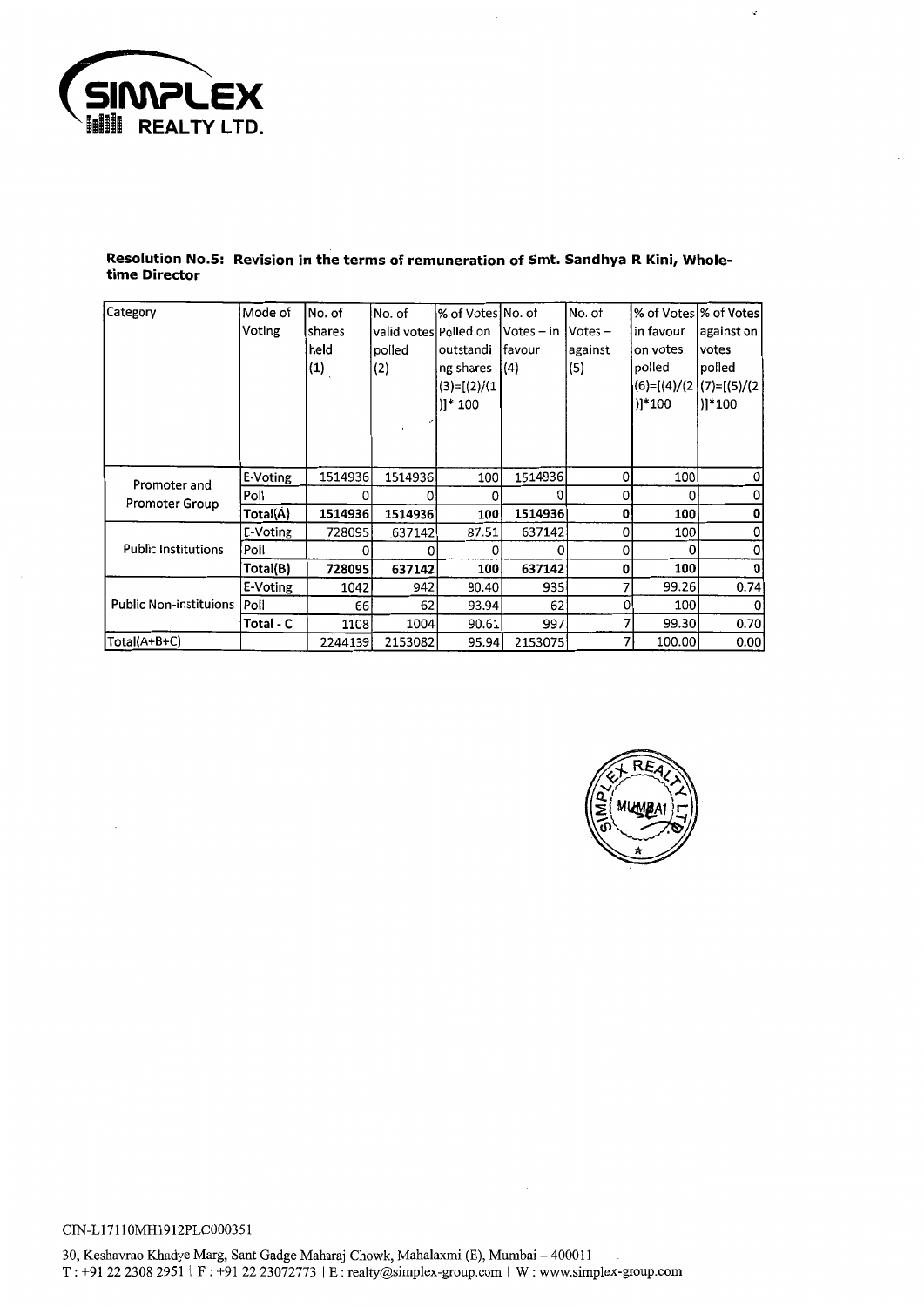# **PANKAJ K & ASSOCIATES COMPANY SECRETARIES**

**Scrutinizer's Report** (Combined Report for remote e-voting and voting at the AGM)

The Chairman **Simplex Realty Limited,** 30, Keshavrao Khadye Marg, Sant Gadge Maharaj Chowk, Mumbai-400 011

Dear Sir,

**Sub: Scrutinizer's Report on the remote e-voting and physical voting through ballot process conducted at the 106th Annual General Meeting of the Members of Simplex Realty Limited held on August 7,2019**

- 1. I, Pankaj Khandelwal of M/s. Pankaj K & Associates, Company Secretaries, Mumbai, appointed by the Soard of Directors of Simplex Realty Limited ("the Company") as the Scrutinizer for the Remote e-Voting process and physical voting through ballot conducted at the venue of the 106th Annual General Meeting (AGM) held on August 7,2019, pursuant to Section 108 of the Companies Act, 2013 read with Rule 20 of the Companies (Management and Administration) Rules, 2014, as amended and in accordance with Regulation 44 of the Securities and Exchange Soard of India (Listing Obligations and Disclosure Requirements) Regulations, 2015.
- 2. As required under Section 101 of the Act, a notice of AGM dated May 8, 2019 along with explanatory statement under Section 102 of the Act was sent to the Members by permitted means (i.e. by courier and e-mail), for seeking approval of members on the resolutions contained in the aforesaid Notice.
- . 3. The management of the Company is responsible to ensure the compliance with the requirements of the Companies Act, 2013 and Rules made thereunder and the applicable regulations of the SESI (Listing Obligations and Disclosure Requirements) Regulations, 2015, relating to remote e-voting and voting by physical ballot on the resolutions contained in the aforesaid Notice of the 106th Annual General Meeting (AGM) of the Members of the Company. My responsibility as a Scrutinizer is to scrutinize and ensure that the voting done through remote e-voting and physical ballot is done in a fair and transparent manner and to make a Consolidated Scrutinizer's Report of the votes cast "in favour" or "against" the resolutions, based on the reports generated from the remote e-voting system of Central Depository Services (India) Limited (CDSL), the agency engaged by the Company to provide remote e-voting facility and of voting through physical ballots as provided by Freedom Registry Limited.

Address: 1601, 4A, New Hind Mill Compound, Rambhau Bhogle Marg. Godandeo Mumbai 400033 Maharashtran ( 3) Page of 5<br>Phone: +91-90222 145 869. E-mail: associates.pk@hotmail.com<br>Phone: +91-90222 145 869. E-mail: associates.pk@hotmail.com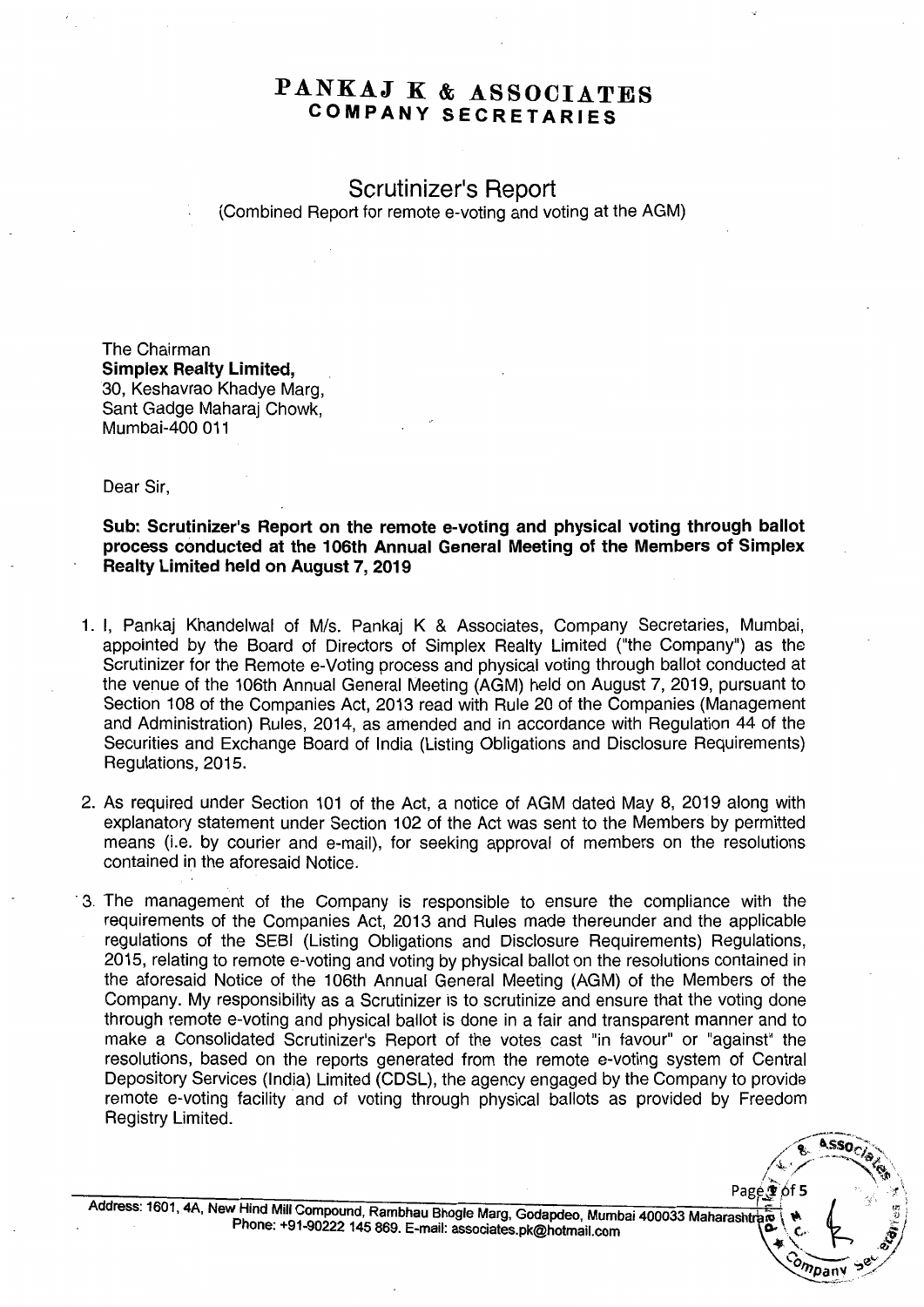- 4. The Company provided the remote e-voting facility offered by CDSL to cast votes by the members of the Company. The Company had also made available the physical ballots at the 106th AGM to enable the members to cast their votes.
- 5. The shareholders of the Company holding shares as on the "cut-off' date i.e. Wednesday, July 31, 2019 were entitled to vote on the resolutions as contained in the Notice of the AGM.
- 6. Remote e-voting facility was made available to shareholders of the Company to exercise their voting rights from 10.00 a.m. of Sunday, August 4, 2019 which ended on Tuesday, August 6,2019 at 5.00 p.m. Accordingly, e-votes casted upto 5.00 p.m. of August 6, 2019 have been considered for my scrutiny. The facility of voting at the Annual General Meeting through physical ballots has also been considered for the scrutiny.
- 7. The remote e-voting was unblocked in the presence of two witnesses not in employment of the Company, namely Ms. Ritu and CS Pooja Thakkar.
- 8. A summary of the votes cast by shareholders through remote e-voting and physical ballots at the 106th Annual General Meeting with' their pattern of voting is as follows:

#### A. RESOLUTION No.1 AS AN ORDINARY RESOLUTION:

Adoption of Audited Financial Statements of the Company for the Financial Year ended March 31. 2019. together with the reports of the Board of Directors and the Auditors thereon

| <b>Particulars of Voting</b>                                        | Number of<br>valid votes | Voted in favour of<br>the resolution |     |              | <b>Voted against the</b><br>resolution |  |
|---------------------------------------------------------------------|--------------------------|--------------------------------------|-----|--------------|----------------------------------------|--|
|                                                                     | cast                     | No. of<br>votes                      | %   | No. of votes | %                                      |  |
| Remote e-Voting                                                     | 2153120                  | 2153113                              | 100 |              | 0.00                                   |  |
| <b>Votes</b><br>through<br>cast<br>ballot at the<br>physical<br>AGM | 53                       | 53                                   | 100 |              | 0.00                                   |  |
| <b>Total</b>                                                        | 2153173                  | 2153166                              | 100 |              | $0.00*$                                |  |

*\*The percentage* of *votes is negligible.*

#### **Invalid Votes:**

| <b>Particulars of Voting</b>                                       | <b>Total number of votes</b> |
|--------------------------------------------------------------------|------------------------------|
| Remote e-Voting / Votes cast through<br>physical ballot at the AGM | 90966                        |



Page 2 of 5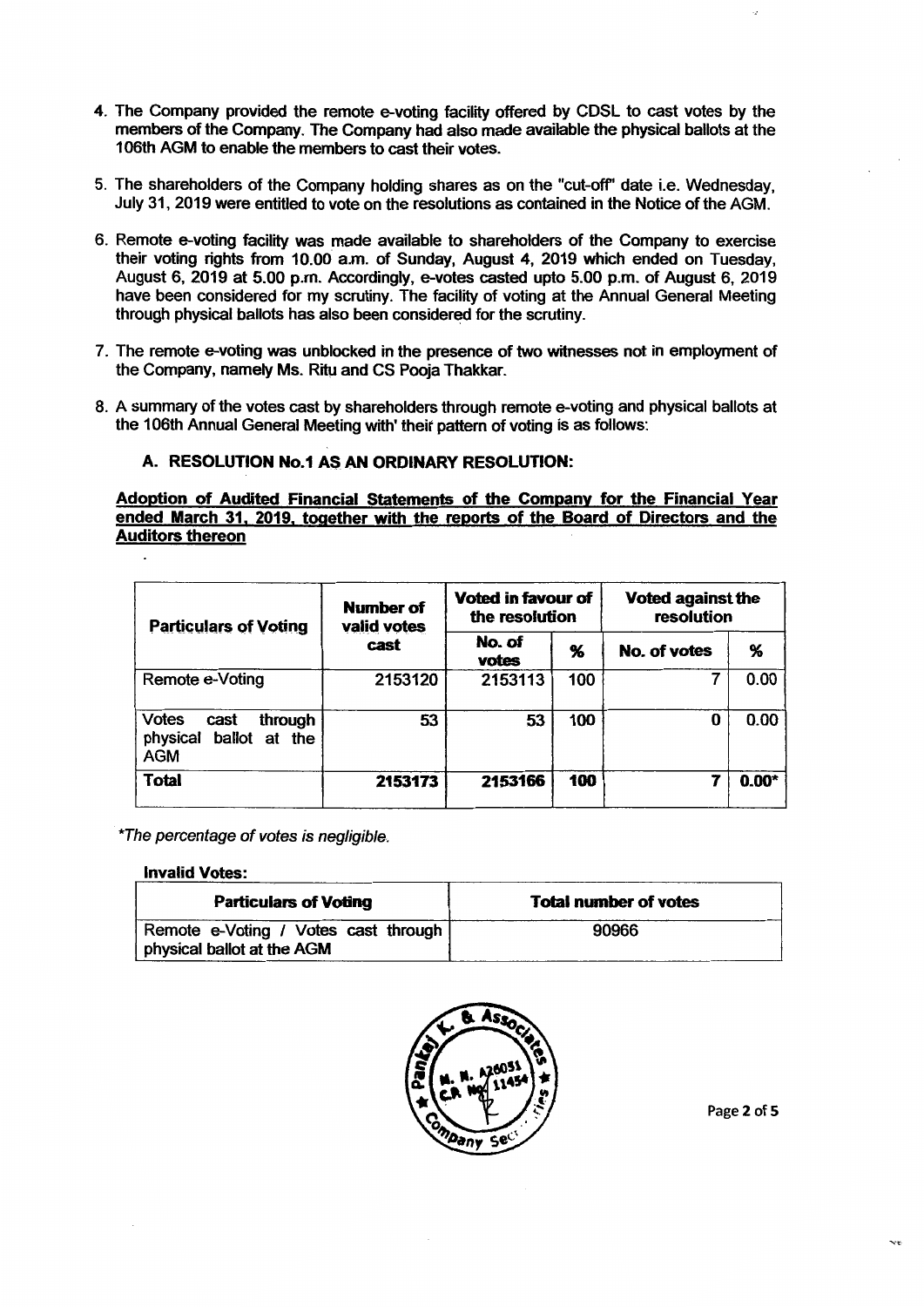### B. RESOLUTION No.2 AS AN ORDINARY RESOLUTION:

# Re-Appointment of Smt. Sandhya R Kini (DIN: 03346789), Director liable to Retire By Rotation.

| <b>Particulars of Voting</b>                                               | Number of<br>valid votes | Voted in favour of<br>the resolution |                   | <b>Voted against the</b><br>resolution |         |
|----------------------------------------------------------------------------|--------------------------|--------------------------------------|-------------------|----------------------------------------|---------|
|                                                                            | cast                     | No. of<br>votes                      | $\boldsymbol{\%}$ | No. of votes<br>O                      | %       |
| Remote e-Voting                                                            | 2153020                  | 2153013                              | 100               |                                        | 0.00    |
| <b>Votes</b><br>through<br>cast<br>ballot at the<br>physical<br><b>AGM</b> | 62                       | 62                                   | 100               |                                        | 0.00    |
| <b>Total</b>                                                               | 2153082                  | 2153075                              | 100               |                                        | $0.00*$ |

*"The percentage* of *votes is negligible.*

#### **Invalid Votes:**

| <b>Particulars of Voting</b>                                       | <b>Total number of votes</b> |
|--------------------------------------------------------------------|------------------------------|
| Remote e-Voting / Votes cast through<br>physical ballot at the AGM | 91057                        |

## c. RESOLUTION No.3 AS AN ORDINARY RESOLUTION:

## Appointment of Smt. Renu Jain (DIN: 08403333) nominee of LIC as a Director

| <b>Particulars of Voting</b>                                        | <b>Number of</b><br>valid votes | Voted in favour of<br>the resolution |     | <b>Voted against the</b><br>resolution |         |  |
|---------------------------------------------------------------------|---------------------------------|--------------------------------------|-----|----------------------------------------|---------|--|
|                                                                     | cast                            | No. of<br>votes                      | %   | No. of votes                           | %       |  |
| Remote e-Voting                                                     | 1604579                         | 1604572                              | 100 |                                        | 0.00    |  |
| Votes<br>through<br>cast<br>ballot at the<br>physical<br><b>AGM</b> | 62                              | 62                                   | 100 |                                        | 0.00    |  |
| Total                                                               | 1604641                         | 1604634                              | 100 |                                        | $0.00*$ |  |

*\*The percentage* of *votes is negligible.*

#### Invalid Votes:



Page 3 of 5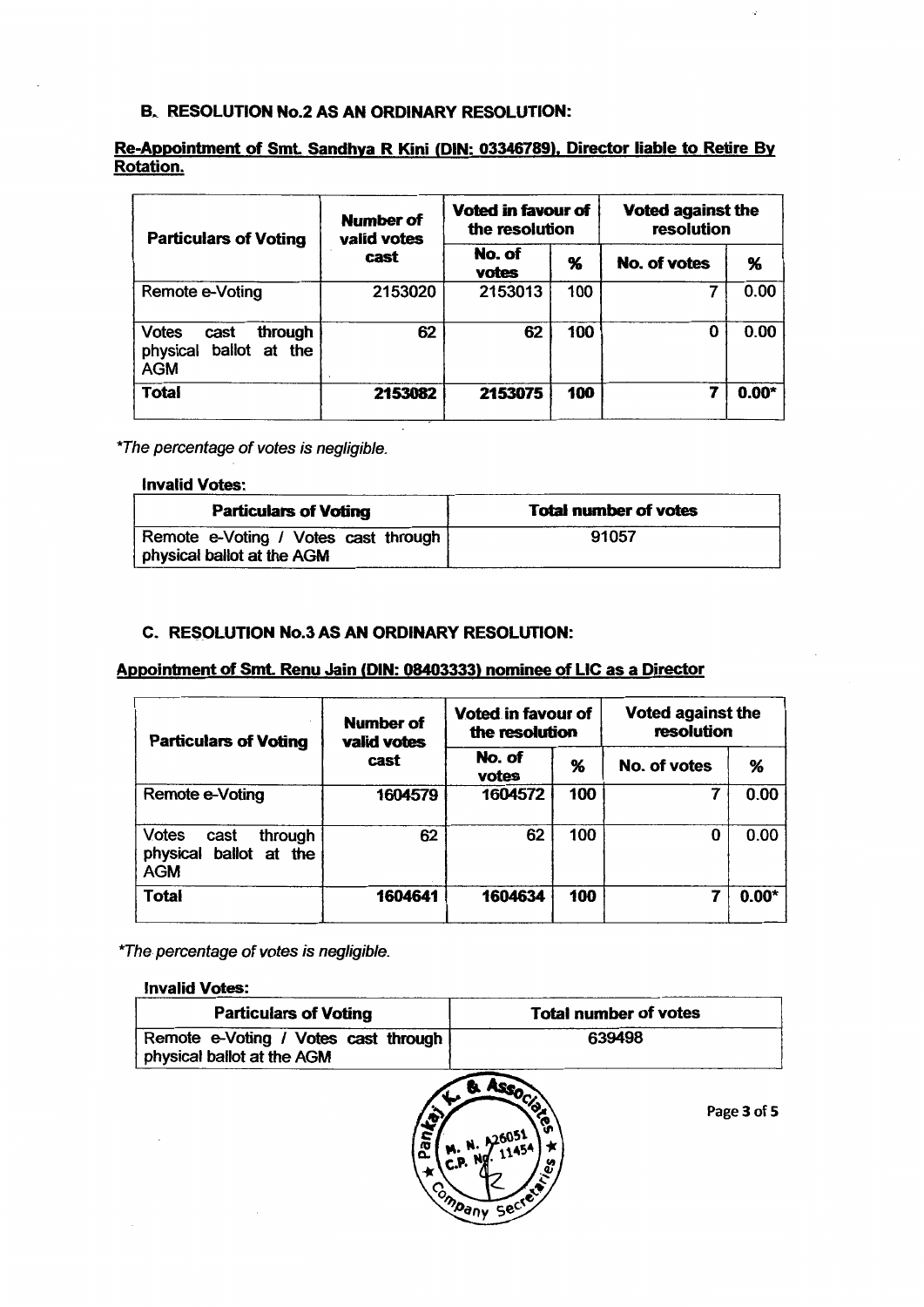## D. RESOLUTION No.4 AS AN SPECIAL RESOLUTION:

# Re-appoinbnent of Shri Vijay S Jindal (DIN: 000300141) as an Independent Director

| <b>Particulars of Voting</b>                                               | Number of<br>valid votes | Voted in favour of<br>the resolution |     | <b>Voted against the</b><br>resolution |         |  |
|----------------------------------------------------------------------------|--------------------------|--------------------------------------|-----|----------------------------------------|---------|--|
|                                                                            | cast                     | No. of<br>votes                      | %   | No. of votes                           | %       |  |
| Remote e-Voting                                                            | 2153120                  | 2153113                              | 100 |                                        | 0.00    |  |
| <b>Votes</b><br>through<br>cast<br>ballot at the<br>physical<br><b>AGM</b> | 62                       | 62                                   | 100 |                                        | 0.00    |  |
| Total                                                                      | 2153182                  | 2153175                              | 100 |                                        | $\star$ |  |

*\*The percentage* of *votes is negligible.*

### Invalid Votes:

| <b>Particulars of Voting</b>                                       | <b>Total number of votes</b> |  |
|--------------------------------------------------------------------|------------------------------|--|
| Remote e-Voting / Votes cast through<br>physical ballot at the AGM | 90957                        |  |

### E. RESOLUTION No.5 AS AN ORDINARY RESOLUTION:

## Revision in the terms of remuneration of Smt. Sandhya R Kini (DIN: 03346789), Wholetime Director

| <b>Particulars of Voting</b>                                     | Number of<br>valid votes | <b>Voted in favour of</b><br>the resolution |     | <b>Voted against the</b><br>resolution |         |
|------------------------------------------------------------------|--------------------------|---------------------------------------------|-----|----------------------------------------|---------|
|                                                                  | cast                     | No. of<br>votes                             | %   | No. of votes                           | %       |
| <b>Remote e-Voting</b>                                           | 2153020                  | 2153013                                     | 100 |                                        | 0.00    |
| Votes<br>through<br>cast<br>physical ballot at the<br><b>AGM</b> | 62                       | 62                                          | 100 |                                        | 0.00    |
| Total                                                            | 2153082                  | 2153075                                     | 100 |                                        | $0.00*$ |

*\*The percentage* of *votes is negligible.*

### **Invalid Votes:**

| <b>Particulars of Voting</b>                                       | <b>Total number of votes</b> |  |  |
|--------------------------------------------------------------------|------------------------------|--|--|
| Remote e-Voting / Votes cast through<br>physical ballot at the AGM | 91057                        |  |  |

Page 4 of 5